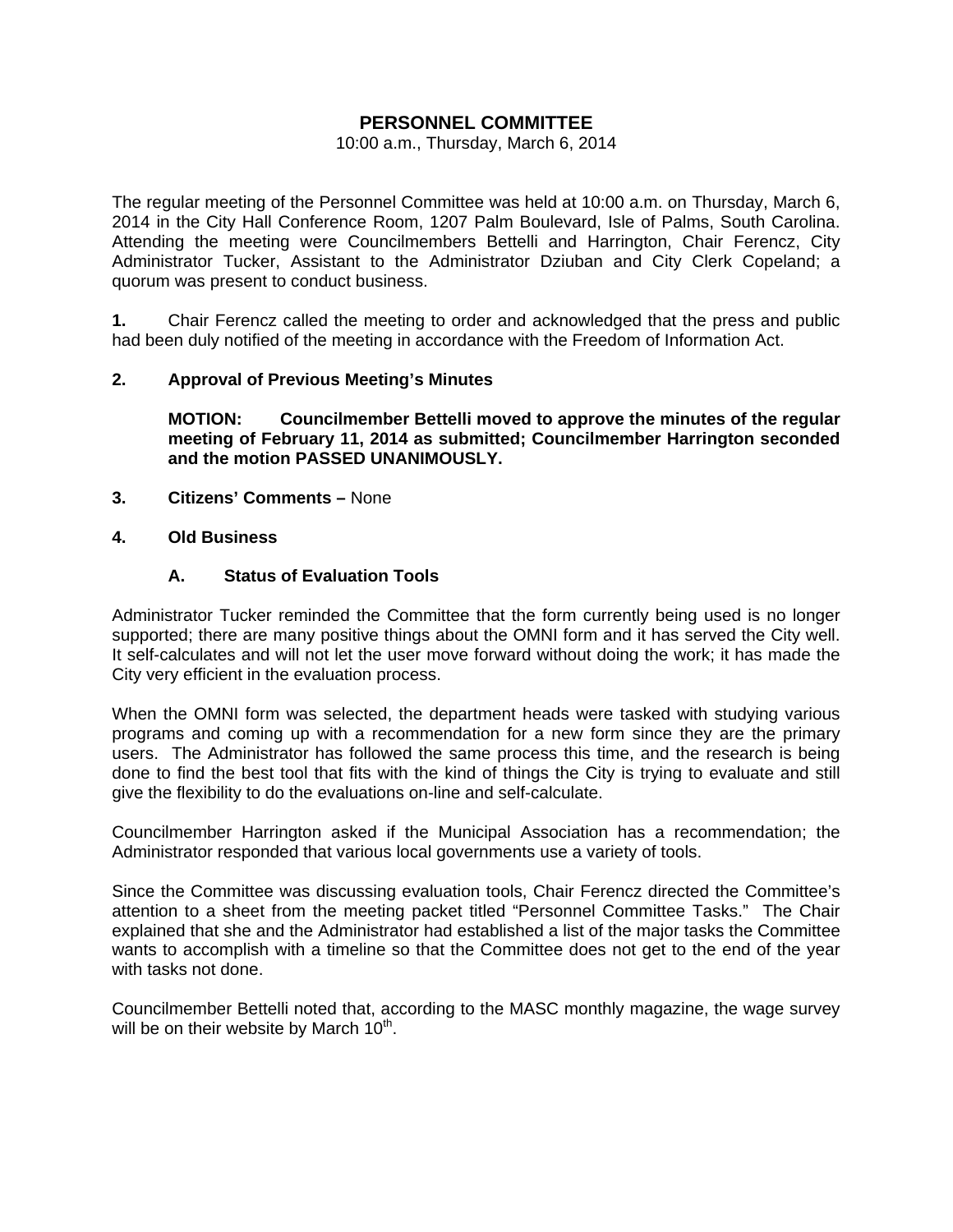### **B. Consideration of City-wide Mechanic vs Contracted Service, Value of Fleet**

The Administrator stated that, since the last meeting, the Fire Department has been tasked with gathering the requested information.

Chief Graham distributed a handout that listed the City's fleet by Department, and the cover sheet is a summary of the fleet value by Department along with a total fleet value of approximately four million two hundred thousand dollars (\$4,200,000). The generators listed are the generators for each City-owned building; they are currently being worked on by a mechanic that comes to the island, not a service company. The other motorized equipment owned by the City is also serviced by a person who comes to the island. The street pumps in the Public Works Department were inadvertently left off the list; their replacement value is about thirteen thousand dollars (\$13,000) each according to Director Pitts.

Chair Ferencz repeated the question from the last meeting "Can one mechanic handle all of the City's fleet?"

Chief Graham commented that, at one time, the City had a non-certified mechanic as an employee, but he knew the City's equipment and took care of it. When that person was no longer full-time, the Fire Department fleet was not getting the attention that it had, so an employee of the Fire Department with a mechanical background and moved into the full-time mechanic's position. When the Fire Department fleet was back in shape, the need for a fire inspector outweighed the need for City mechanic, and he became a part-time employee.

When the City started buying E-1 equipment from Florida, a company from Bishopville would drive to the island, not charging for travel time, to fix the trucks at a rate of sixty to seventy dollars (\$60-\$70) per hour. When this company went out of business, the City had to hire a mechanic with a company in Georgia; this company did charge for travel time and a higher per hour rate than before. The Chief then went to Mount Pleasant Fire Department to investigate how they maintained their fleet and found that they were contracted with a company called First Vehicle; this company hired another mechanic to work on the City's fire equipment without a contract. Initially the costs were quite high because the equipment needed a lot of work, but, as the work was done, the costs went down. If the City were to hire a certified mechanic, the bulk of the work could be done on the island, but there would be some occasions when a truck leaves the island for repairs.

Chair Ferencz asked the contingent of Fire Department personnel attending the meeting if they thought the City needed a mechanic now, and they answered in the affirmative.

Chief Buckhannon stated that the Police Department fleet is composed of twenty-one (21) cars, a couple of pickup trucks, ATVs and a low-speed vehicle; the challenge to staff is that they are making decisions about things they know nothing about – they are at the mercy of a mechanic, and no two (2) mechanics seem to agree. The Chief sees this problem being eliminated with a mechanic on staff.

Councilmember Harrington questioned that one (1) person could perform all of the service needed for the City's fleet.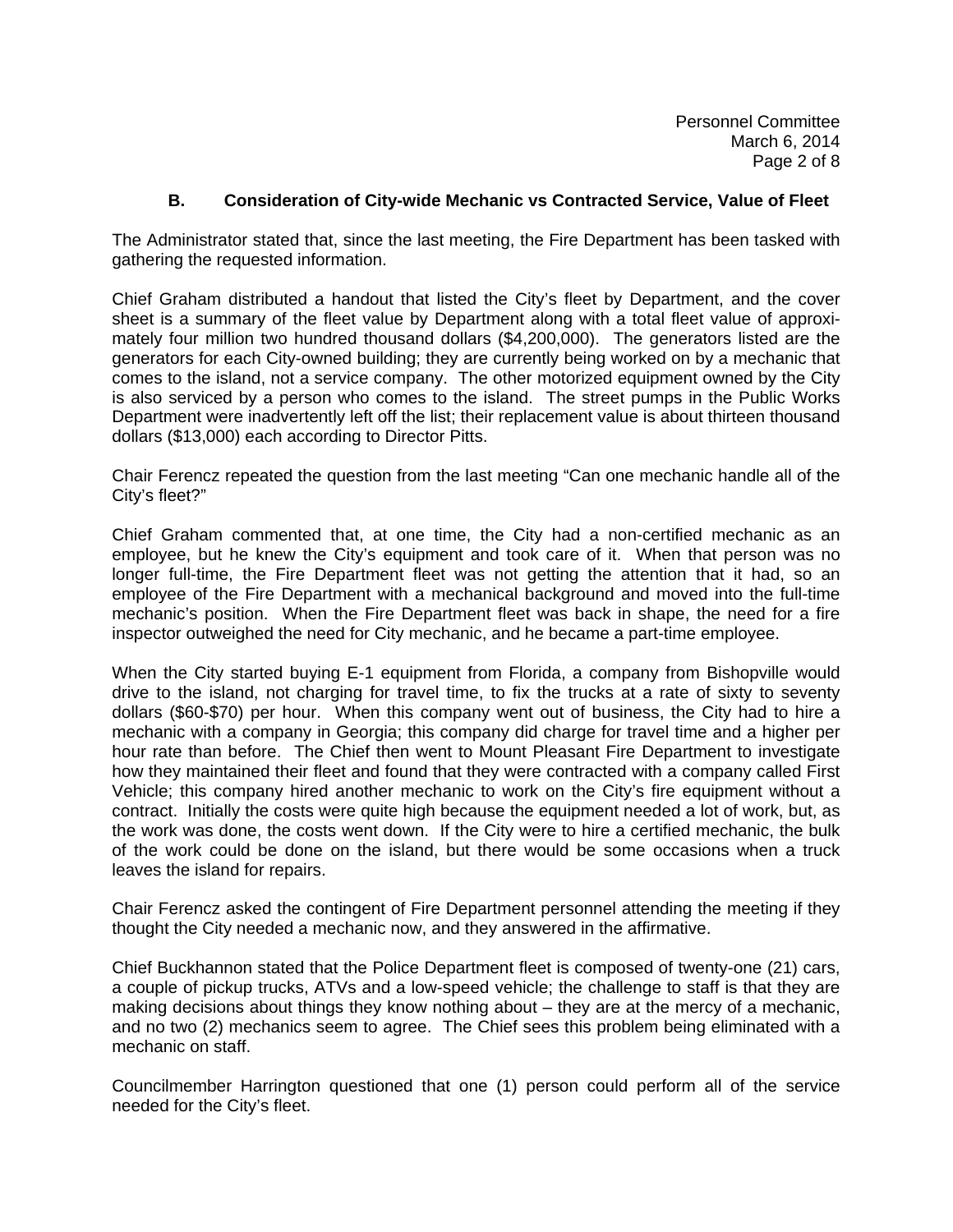Chief Graham added that having a mechanic on staff would mean that City equipment is kept in good working order through preventative maintenance, as well as daily and weekly upkeep.

Councilmember Harrington asked if the Department could tell the Committee what the cost is for routine maintenance of each vehicle, the cost of oil changes, etc., and Chief Graham indicated that they could.

Chief Graham remarked that she is much more interested in preventing problems than in fixing them once they occur.

The Chair stated that it is well-known that preventative maintenance will help, but is an unquantifiable kind of issue that the Committee needs to win this debate with Council. Chair Ferencz asked whether preventative maintenance would extend the life of equipment.

Responding to the Chair's question about why Mount Pleasant contracts with a service and does not employ mechanics, Councilmember Bettelli stated that Mount Pleasant provides the space for the work to be done. Administrator Tucker explained that the City would not attract a fleet service company to have one (1) person work out of one (1) bay. Chair Ferencz thought it would be important for the City to know why Mount Pleasant has chosen to go this route.

Director Pitts indicated that Mount Pleasant's fleet contract was bid and First Vehicle receives a specific amount of money, maybe a million dollars (\$1,000,000) a year, to staff their facility and maintain their fleet. The Director intimated that Mount Pleasant may not be completely satisfied with the level of service they are receiving.

Battalion Chief Bullock stated that an electric valve is broken on one of the trucks, and it needs to go to Carolina Auto Electric or a mechanic come to the island for repairs. If the truck is taken to the shop and stays, an engineer will be off-island to drive it there while he is being paid overtime; another employee must take a second vehicle to drive the engineer back. The same scenario will occur in reverse when the truck has been repaired. While the truck is at Carolina Auto Electric, it is a half million dollars' (\$500,000) worth of equipment left out in the weather with no security.

Chair Ferencz asked if there was enough work to keep a mechanic busy on a daily basis to justify the expenditure. Chief Graham was confident that there is sufficient work to keep a mechanic busy.

### **C. Status of Gathering Wage Ranges from Other Local Governments**

Administrator Tucker reported that this is an ongoing task. When the adjustment was made to the Fire Department wage ranges, it became evident that there may be other positions in other departments that need adjustments as well. The Administrator said that she has begun to collect wage ranges from other local governments via the MASC managers' Listserve to reach out to her counterparts throughout the state; to-date she has received five or six (5-6), but she wants to get a few more. Once the Administrator has a representative sample, the City's wage ranges will be compared to them in order to make recommendations to the Committee.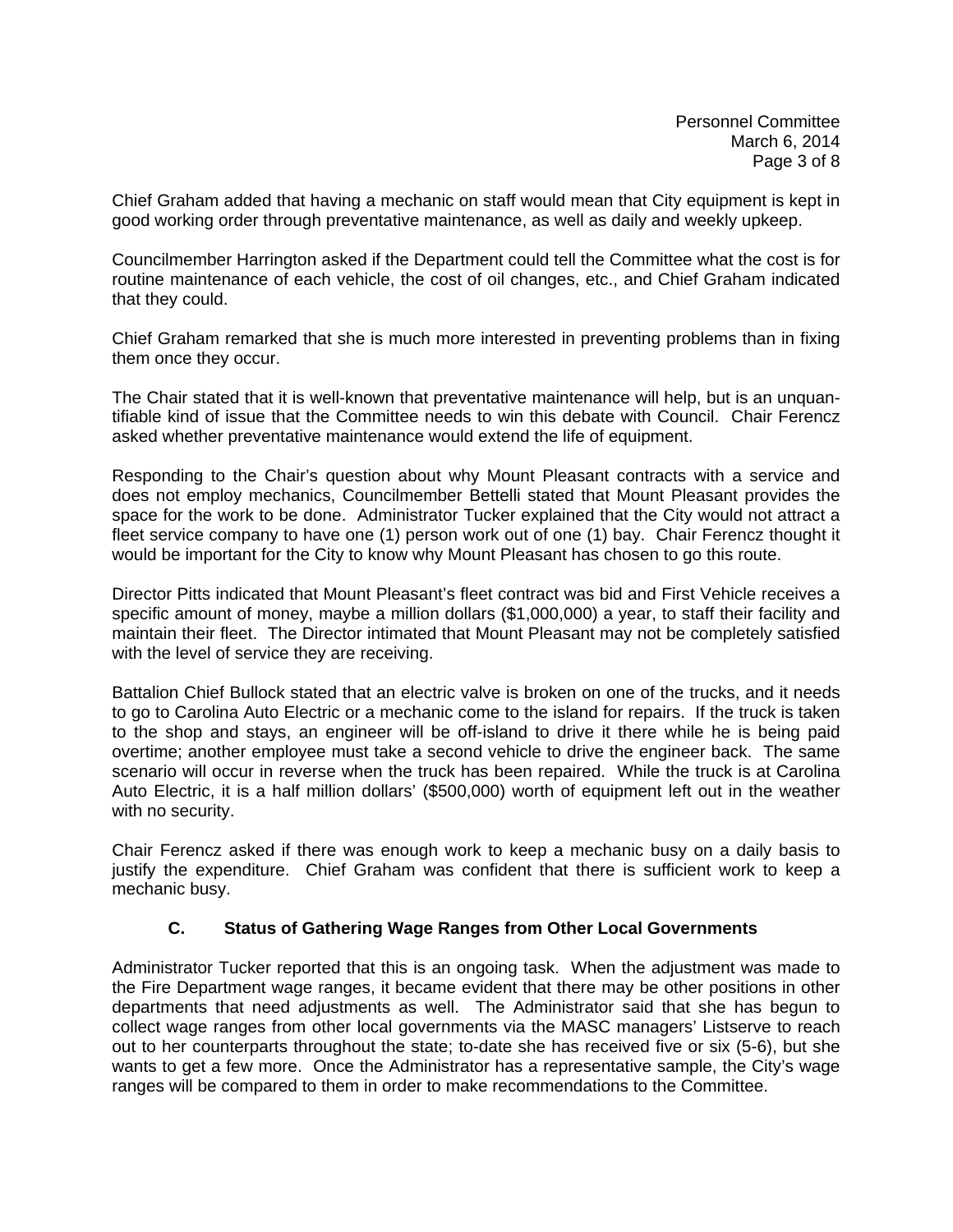The Administrator added that the City has some employees who are top performers are at the top of their wage range, which means that they do not get any more money. In some respects, those high performers are penalized for being top performers for some years. This task is important to ensure that the City does not lag behind other municipalities and not to be punitive to the top performers.

## **D. Status of Staffing City-wide**

Administrator Tucker stated that the Fire Department is trying to fill vacancies; the Police Department has recently received a resignation from a patrol officer. The Police Department is also trying to recruit Beach Services Officers (BSOs) for this season, and the Recreation Department is hiring camp counselors for the summer.

Responding to Chair Ferencz's query, the Administrator indicated that the BSOs are full-time employees from March through September, and the City anticipates hiring six (6).

Chair Ferencz asked whether the City expected to get the grant from Charleston County to offset a portion of BSO wages again. The City Administrator indicated that the City will certainly ask again and that, although there are no guarantees, she has not received any indications that the grant will not be offered.

Director Page said that she expects to hire eight or nine (8-9) camp counselors, but several will be returning from last summer.

Chief Buckhannon said that BSOs must be eighteen (18) years of age and high school graduates , as well as have a clean driving record and pass a background check.

### **5. New Business**

### **A. Review of Isle of Palms City Administrator's Job Description and Discussion of Evaluation Process**

Chair Ferencz said that, rather than looking at the evaluation tool being used and tweaking it, she wants to look at the job description to know what the Administrator is being asked to do; the present job description was written in 1993. The Chair explained that she is accustomed to seeing descriptions that have key performance indicators (KPI), which can be translated into an evaluation tool.

Administrator Tucker noted that all job descriptions are on the City's intranet and are in the same format; if one (1) changed, all will need to be changed to be consistent. The only changes that have been made to job descriptions would be in requirements for the job, such as EMT requirements in the Fire Department.

Councilmember Bettelli commented that, in the early 2000s, the City hired a consultant to review the job descriptions and wage ranges, and they re-wrote many job descriptions.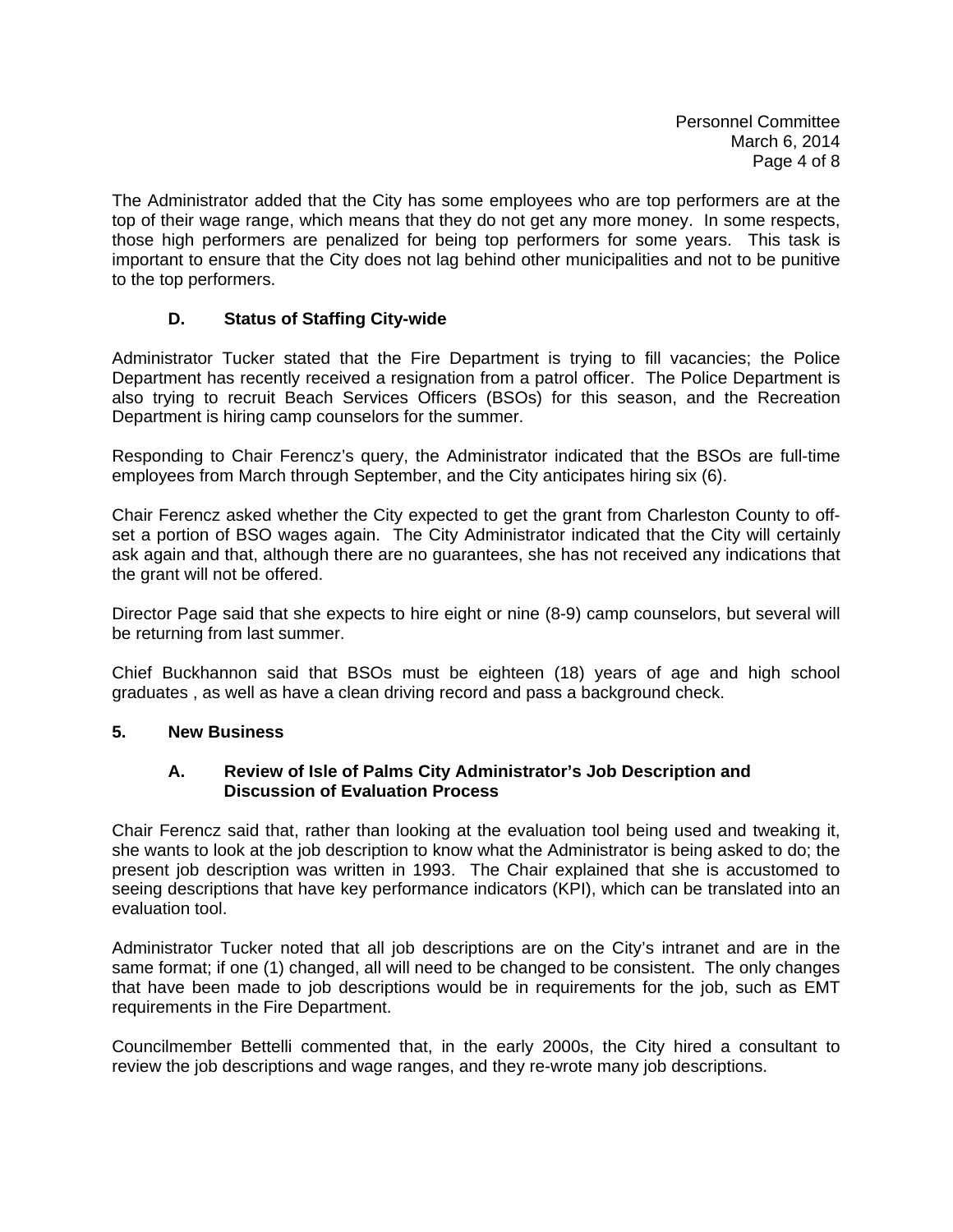Personnel Committee March 6, 2015 Page 5 of 8

Administrator Tucker stated that the Archer study was never adopted by the City. Archer's final work product was a compensation study that recommended significant increases to the salary ranges, and those adjustments would have been approximately six hundred thousand dollars (\$600,000). The Administrator added that Archer re-wrote all of the City's job descriptions, and she reiterated that the City never adopted that work product.

Chair Ferencz said that she would like to see the Archer job descriptions as a point of reference.

Chair Ferencz expressed interest in creating a job description that has measurable outcomes, and she wants to see if that is the way the Archer descriptions are written. If that is the case, an evaluation tool could be written based on the job description.

#### **B. Review of FY15 Operating and Capital Budgets for General Government and the Building Department**

In the Mayor and Council's operating budget, two (2) line items have been increased for FY15; the state retirement system has a small increase slated for the coming year, and an increase with the State Health Plan is anticipated.

In the General Government operating budget, a six percent (6%) merit pool is contemplated, and the first five (5) lines of this budget are a function of wages and increase accordingly.

The other line items that increase in FY15 are:

| Debt Service - Principal                          | \$453,000 |
|---------------------------------------------------|-----------|
| Rec Bond, PSB bond and Fire Station 2             |           |
| Memberships and dues                              | 4,435     |
| Anticipated increase in SC City & County Managers |           |
| Maintenance and service contracts                 | 32,785    |
| Detailed in budget                                |           |
| Insurance                                         | 21,201    |
| Current rates plus 5%                             |           |
| Rents and leases                                  | 8,550     |
| Increased post office box rent                    |           |
| Professional services                             | 33,080    |
| Possible audit expense increase                   |           |

On the General Government Capital Budget, the only change is in the Capital Outlay line which includes the following:

| Audio-visual system for Council Chambers        | 40.000  |
|-------------------------------------------------|---------|
| Replace City Hall fence                         | 18,000  |
| Integrated financial software covering all City |         |
| functions and compatible with Rec Trac and JEMS |         |
| court system                                    | 175.000 |

The City Hall fencing was installed in 1992, but could be deferred if necessary.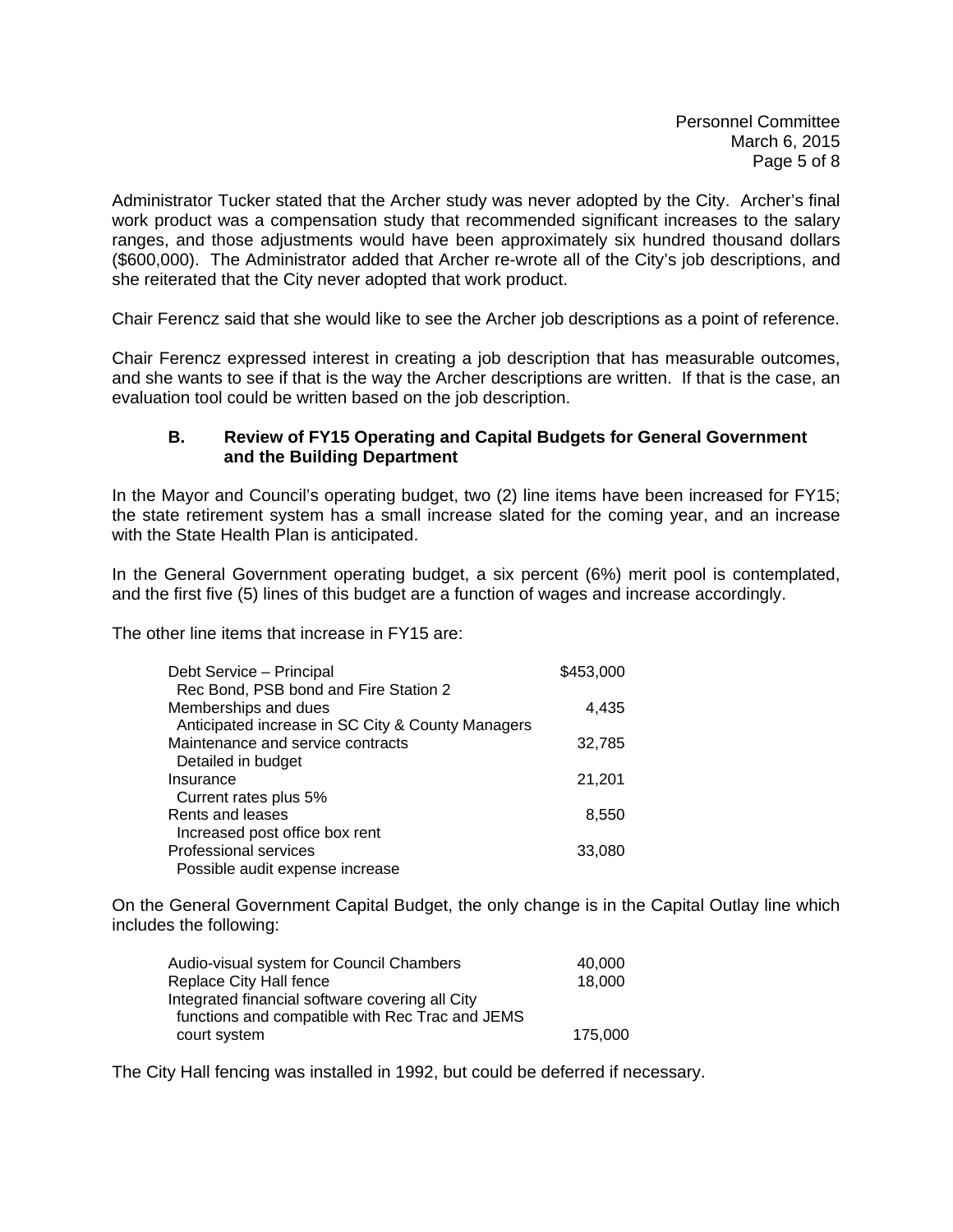Following a discussion on the undergrounding of power lines, Chair Ferencz asked staff to find out the cost to underground the remaining above-ground lines on the island and to communicate the information with the Public Works Committee.

General Government expenditures assigned to Municipal Accommodations Fee are:

| Debt service - principal                               | \$58,000 |
|--------------------------------------------------------|----------|
| 40% of \$145,000 principal on Rec GO Bond              |          |
| Debt service – interest                                | 23,856   |
| 40% of \$59,640 interest on Rec GO Bond                |          |
| Bank service charges                                   | 100      |
| Gas and electric                                       | 370      |
| Service to Breach Inlet Welcome sign                   |          |
| Maintenance and service contracts                      | 31,000   |
| Trim & replace roadside palms, maintain Carmen R.      |          |
| Bunch Park, streetprint refurb/adds                    |          |
| Professional services                                  | 38,560   |
| DHEC water sampling costs, 50% wayfinding sign         |          |
| plan design and parking management plan design         |          |
| Miscellaneous                                          | 10,000   |
| Holiday decorations and replacement US and state flags |          |
| <b>Capital Outlay</b>                                  | 40,000   |
| Replace Welcome sign at Connector, 50% of fabrication  |          |
| and installation of Phase III wayfinding signs         |          |

For General Government, Hospitality Tax will cover the costs of sixty percent (60%) of the costs for the principal and interest on the GO bond for Fire Station 2 and improvements to 1207 and 1301 Palm Boulevard.

Expenditures assigned to the State ATAX fund that have increased for FY15 are:

| Bank service charges                                             | 75      |
|------------------------------------------------------------------|---------|
| Professional services                                            | 38,000  |
| 50% of wayfinding sign plan design and parking                   |         |
| management plan design                                           |         |
| Promotion - general                                              | 25,000  |
| Website T-shirt giveaway, ongoing website                        |         |
| maintenance including off-site backup disaster recovery          |         |
| 30% costs to CVB                                                 | 468,000 |
| Transferred to Charleston Visitors Bureau according to state law |         |

Also reviewed were the Disaster Recovery Reserve and the Plant-a-Palm funds. Administrator Tucker stated that the City will host a Disaster Expo on Wednesday, May 21<sup>st</sup> at the Public Safety Building.

In conclusion, the Administrator reviewed the new budgetary tool  $-$  a schedule of operating expenses for Mayor and Council and for General Government, spreads them by fund and shows the percent of budget being paid by said fund. According to this schedule, seventy-five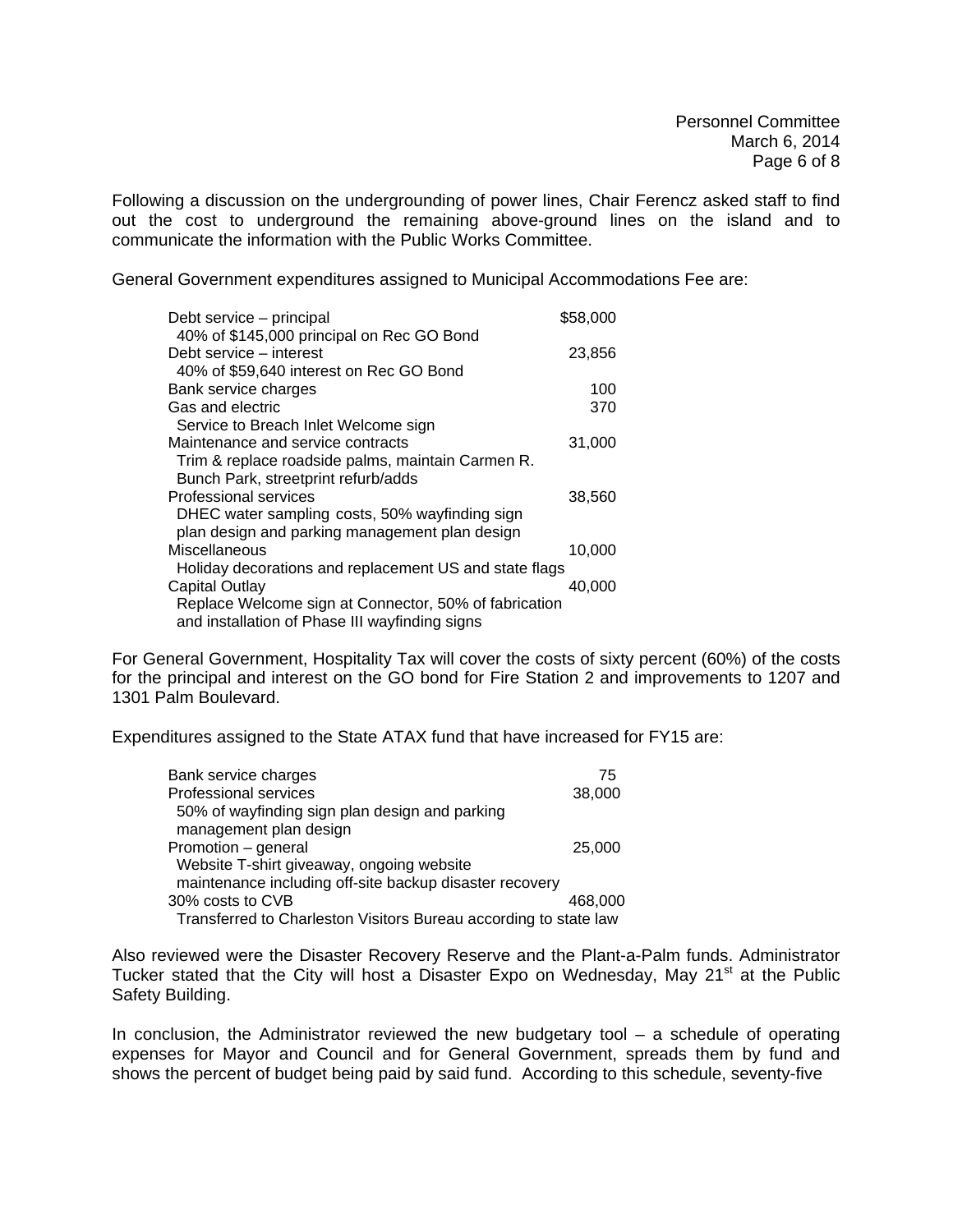percent (75%) of the operating expenditures are paid from the General Fund and Capital Projects Fund.

As in General Government, the first six (6) lines of the Building Department operating budget is wages, with a six percent (6%) merit pool, and other expenditures that are a function of wages. Other line items reflecting a change for FY15 are:

| Meetings and seminars                                 | 1.000 |
|-------------------------------------------------------|-------|
| Increased to cover attendance at Business License     |       |
| <b>Officers Association meetings</b>                  |       |
| Maintenance and service contracts                     | 6,500 |
| Increased for maintenance of new and larger generator |       |
| Insurance                                             | 8,909 |
| Anticipated increases                                 |       |
| Rents and leases                                      | 3,500 |
| Copier and 10'x20' storage unit                       |       |

In the capital budget for the Building Department are:

| Non-capital tools                                      | 3.700  |
|--------------------------------------------------------|--------|
| Replace 1 laptop computer and document folding/sealing |        |
| printer                                                |        |
| Capital outlay                                         | 28,000 |
| Replace pickup truck                                   |        |

Since Director Kerr acknowledged that the truck is in good condition and has approximately seventy thousand (70,000) miles, the Committee agreed to defer the purchase of a new one for a year.

The new schedule for the Building Department shows ninety-two percent (92%) of operating expenses being paid from the General Fund.

#### **6. Miscellaneous Business**

#### **Discussion of Strategic Plan and Comprehensive Plan**

Chair Ferencz reported on a meeting she had attended what Rock Hill, South Carolina discussed their strategic plan, of which the tasks became their Comprehensive Plan; they review and update every three (3) years. The Chair said that she has not seen a mission statement or a vision statement for the City.

#### **Next Meeting Date: 10:00 a.m., Thursday, April 10, 2014 in the Conference Room.**

### **7. Executive Session –** not needed